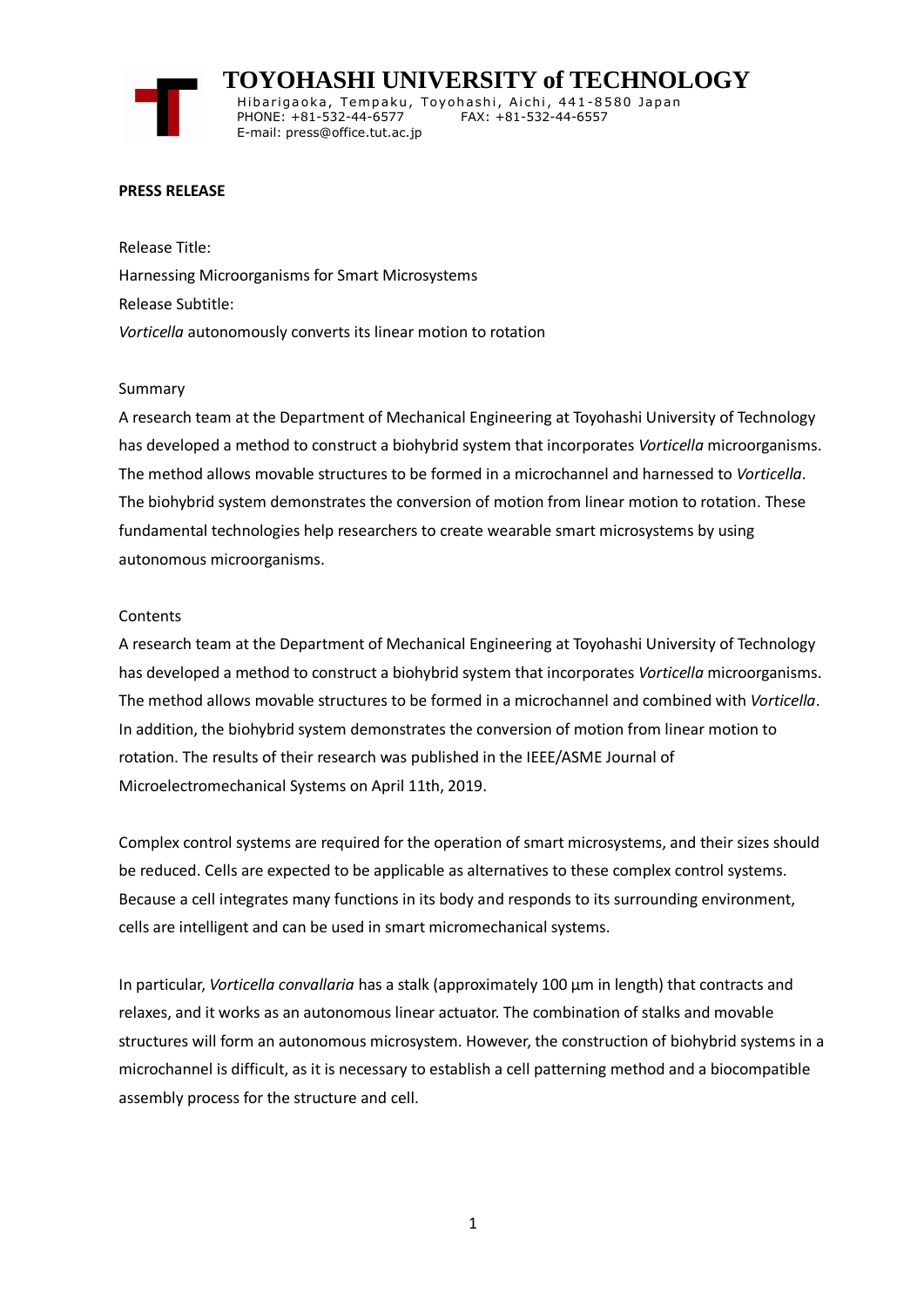# **TOYOHASHI UNIVERSITY of TECHNOLOGY**

Hibarigaoka, Tempaku, Toyohashi, Aichi, 441-8580 Japan PHONE: +81-532-44-6577 FAX: +81-532-44-6557 E-mail: press@office.tut.ac.jp

The research group has developed a method to construct a biohybrid system that incorporates *Vorticella*. "Harnessing microorganisms requires that a batch assembly method be applied to the movable components in a microchannel. It is necessary to pattern a water-soluble sacrificial layer and confine the movable components in a microchannel," says Moeto Nagai, a lecturer at Toyohashi University of Technology and the leader of the research team. *Vorticella* cells were placed around blocks in the channel by applying magnetic force. These processes were applied to demonstrate how *Vorticella* converts the motion of a movable component.

"The concept of harnessing a component to a microorganism seems simple, but it is difficult for even a microfabrication expert to make harnesses that can follow the motions of microorganisms. Hazardous chemicals should be avoided, and a multidisciplinary approach should be taken," says Nagai. His group is familiar with microfabrication and has conducted considerable research in the field of microbiology. They found a biocompatible approach for making and releasing harnesses in a microchannel.

After permeabilized treatment, *Vorticella* stalks respond to changes in calcium ion concentration , and they can operate as calcium ion-responsive valves. The research team believes that calcium ion-sensitive motors of *Vorticella* will facilitate the realization of autonomous fluidic valves, regulators, and mixers, as well as wearable smart microsystems, such as an automated insulin infusion pump for diabetes.

# Funding agency

This work was supported by JSPS KAKENHI (Grant Number 22810012, 25820087), the Ebara Hatakeyama Memorial Foundation, and The Foundation for the Promotion of Ion Engineering.

# Reference:

Moeto Nagai, Kohei Tanizaki, Takayuki Shibata (2019). Batch Assembly of SU-8 Movable Components in Channel Under Mild Conditions for Dynamic Microsystems: Application to Biohybrid Systems, IEEE/ASME Journal of Microelectromechanical Systems, 10.1109/JMEMS.2019.2907285.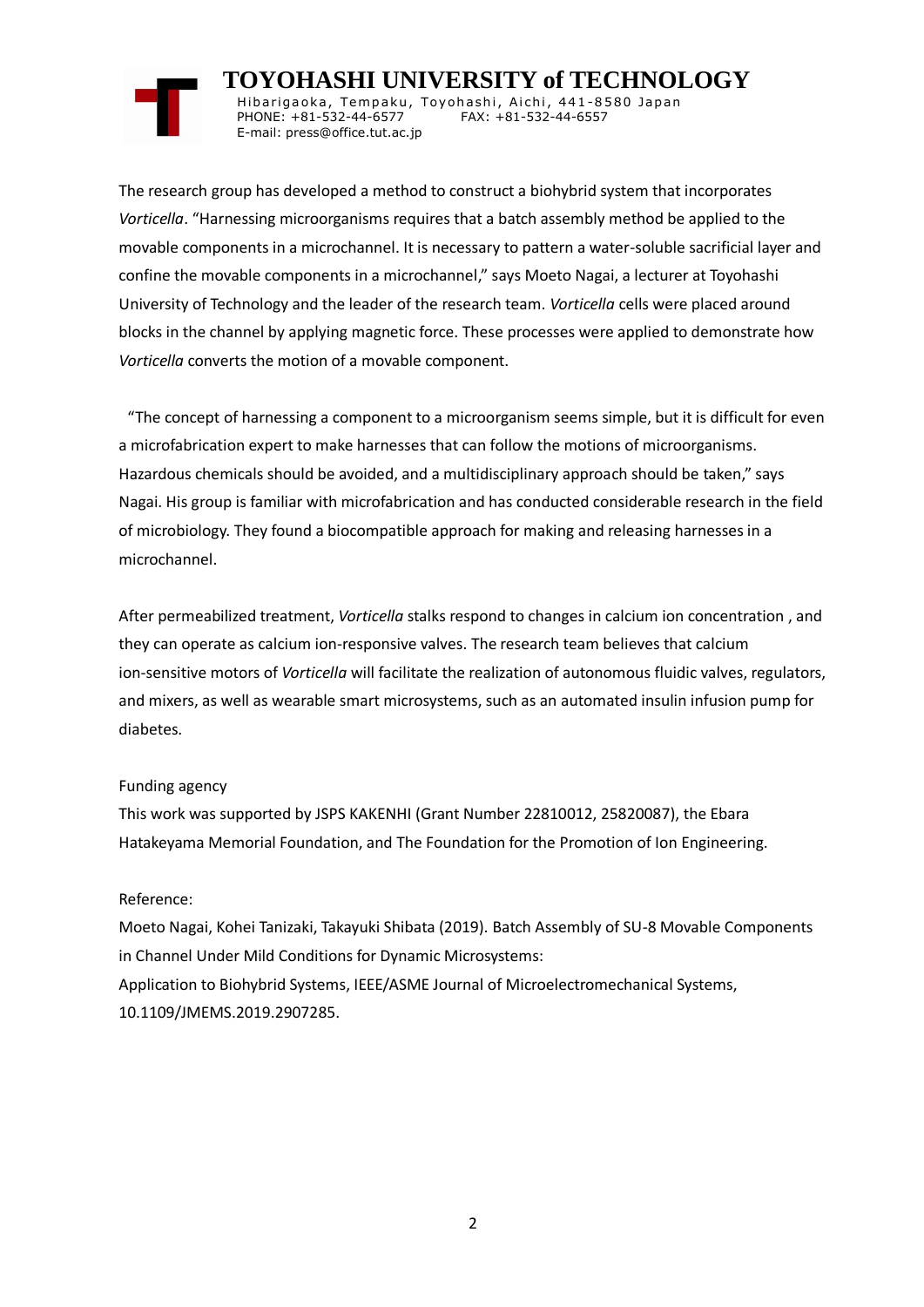

 **TOYOHASHI UNIVERSITY of TECHNOLOGY** Hibarigaoka, Tempaku, Toyohashi, Aichi, 441-8580 Japan PHONE: +81-532-44-6577 FAX: +81-532-44-6557 E-mail: press@office.tut.ac.jp

Further information Toyohashi University of Technology 1-1 Hibarigaoka, Tempaku, Toyohashi, Aichi Prefecture, 441-8580, JAPAN Inquiries: Committee for Public Relations E-mail: [press@office.tut.ac.jp](mailto:press@office.tut.ac.jp)

Toyohashi University of Technology founded in 1976 as a National University of Japan is a research institute in the fields of mechanical engineering, advanced electronics, information sciences, life sciences, and architecture.

Website[: https://www.tut.ac.jp/english/](https://www.tut.ac.jp/english/)

Figure 1:



Title: Harnessing a structure to *Vorticella*

Caption: Integration of a structure with *Vorticella* (Upper, A, B). Repetitive movement of a structure due to the force of *Vorticella* and flow (Lower, C, D).

Figure 2:



Title: Calcium-responsive valve actuated by *Vorticella*

Caption: A channel is closed at low calcium-ion concentration (Left). *Vorticella* opens the channel at high calcium-ion concentration (Right).